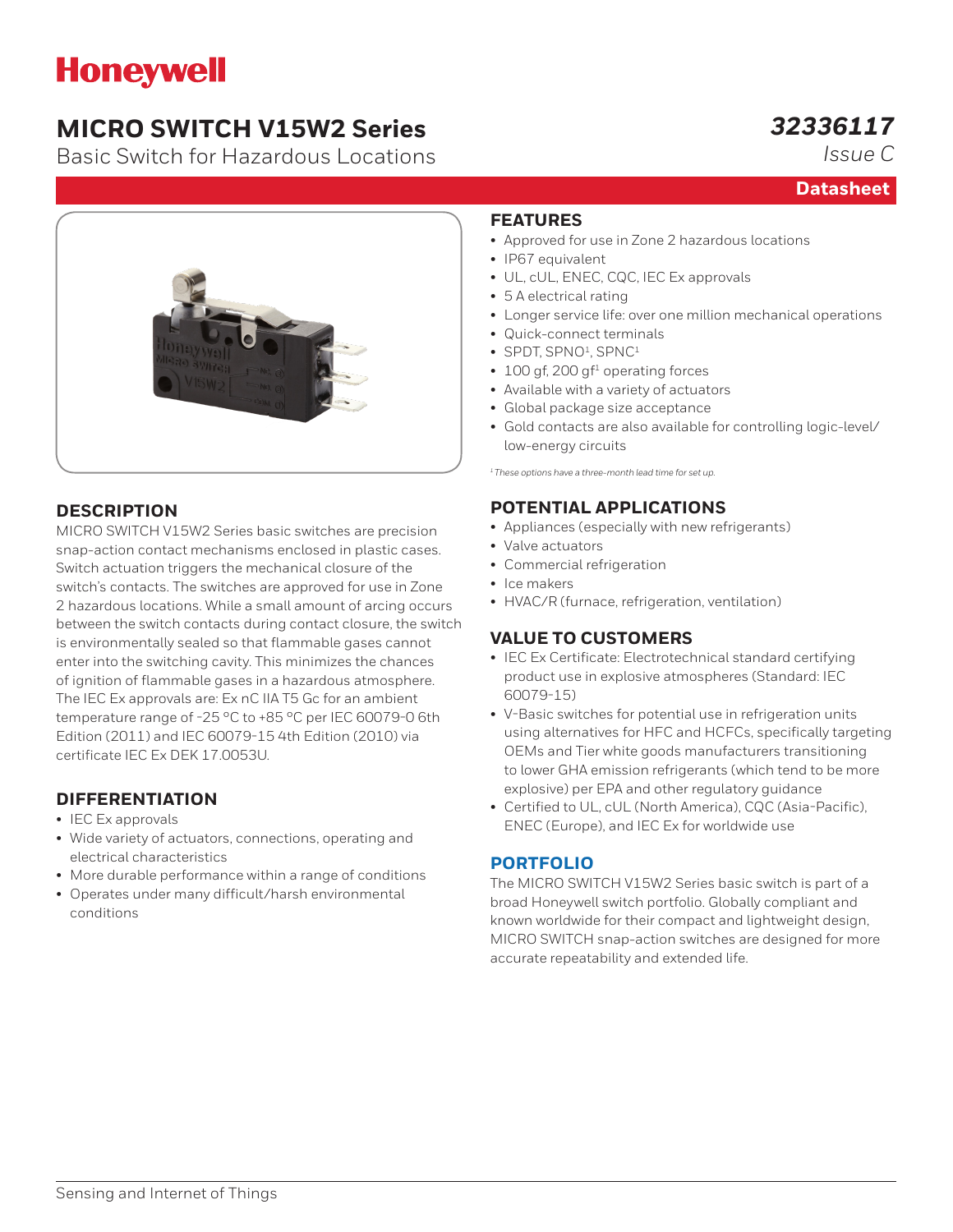## **MICRO SWITCH V15W2 Series Basic Switch for Hazardous Locations**

#### **Table 1. Specifications**

| <b>Characteristic</b>       | <b>Measure</b>                                                                          |
|-----------------------------|-----------------------------------------------------------------------------------------|
| Circuitry                   | SPDT, SPNO <sup>1</sup> , SPNC <sup>1</sup>                                             |
| Operating force             | $100$ gf, $200$ gf <sup>1</sup>                                                         |
| Termination                 | quick connect: 4,8 mm x 0,5 mm                                                          |
| Actuators                   | pin plunger, roller plunger<br>other actuators/levers available for special order       |
| Agency certification        | UL, cUL, ENEC, CQC, IEC Ex                                                              |
| Sealing                     | IP67 equivalent (terminals are sealed, but they are exposed so official rating is IPOO) |
| Operating temperature       | -25 °C to 85 °C [-13 °F to 185 °F]                                                      |
| Mechanical life (cycles)    | 1,000,000 cycles min. @ 180 cycles/minute max.                                          |
| Dielectric strength         | 1000 Vac (RMS) for one minute between open contacts, leakage current <10 mA             |
| Switch resistance (initial) | 50 mOhm max.                                                                            |
| Insulation resistance       | 100 mOhm min. (500 Vdc for one minute)                                                  |
| Contact material            | silver alloy                                                                            |
| Housing material            | PBT thermoplastic polyester                                                             |
| Sealing material            | silicone                                                                                |

*1 These options have a three-month lead time for set up.*

#### **Table 2. Electrical Ratings**

| <b>Characteristic</b>                                    | Measure                                       |
|----------------------------------------------------------|-----------------------------------------------|
| UL/cUL electrical rating per UL 61058-1                  | 5 A, 1/10 HP @ 125 Vac/250 Vac, 10,000 cycles |
| ENEC/CQC electrical rating per IEC 61058-1 and GB15091.1 | $\vert$ 5 A, 125 Vac/250 Vac, 50,000 cycles   |

#### **Table 3. Hazardous Area Certification**

IEC Ex per IEC 60079-0 and 60079-15 Ex nC IIA T5 Gc -25°C < Tamb < +85°C

#### **PRODUCT NOMENCLATURE**

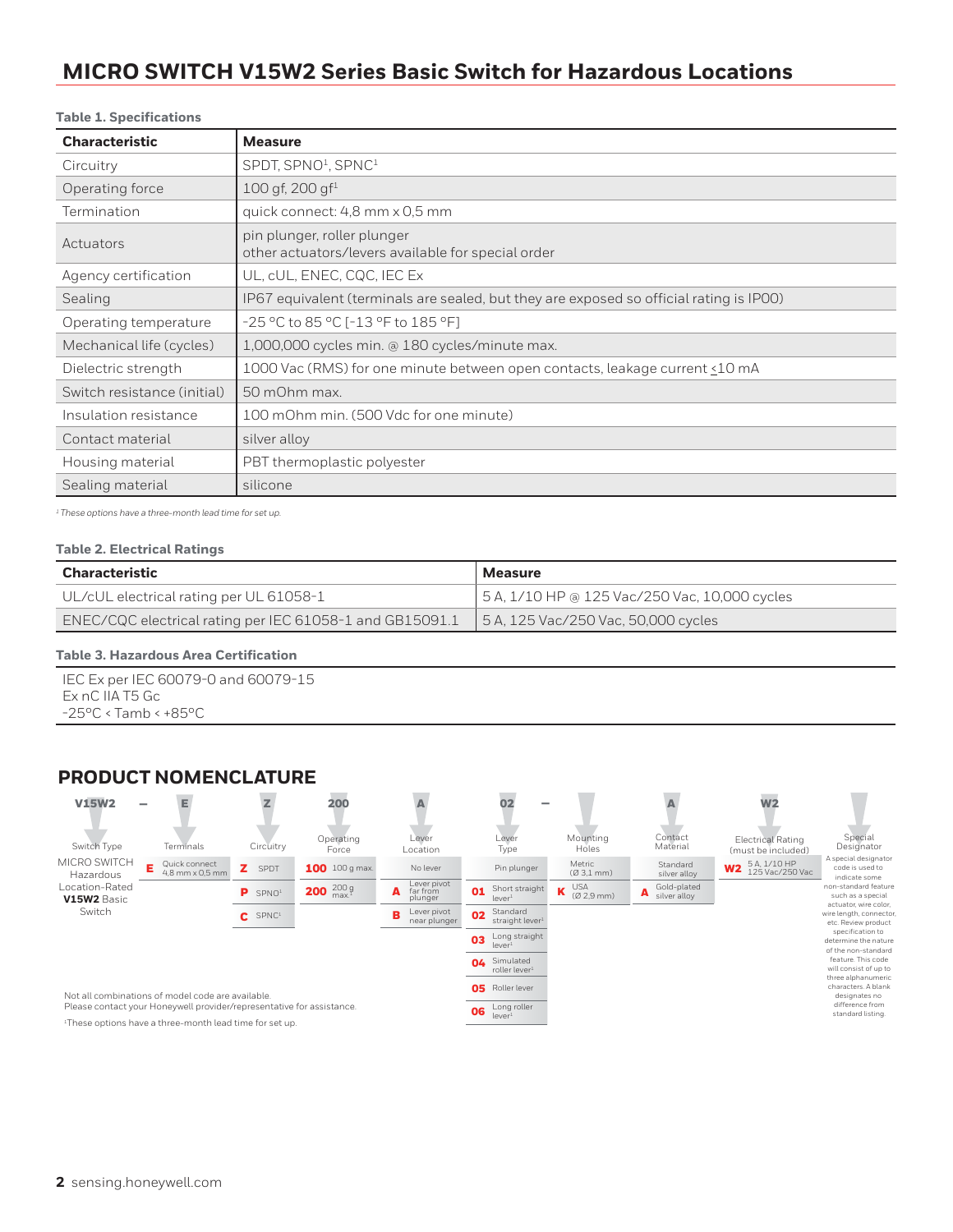## **MICRO SWITCH V15W2 Series Basic Switch for Hazardous Locations**

#### **DIMENSIONS**



|                           |                           | <b>Lever Position A</b>                  |                                           |                                                    |                               | <b>Lever Position B</b>                  |                                    |                                                    |                               |
|---------------------------|---------------------------|------------------------------------------|-------------------------------------------|----------------------------------------------------|-------------------------------|------------------------------------------|------------------------------------|----------------------------------------------------|-------------------------------|
|                           | Maximum Operate Force (q) | <b>Maximum</b><br><b>Pretravel</b><br>mm | <b>Minimum</b><br><b>Overtravel</b><br>mm | Maximum<br><b>Differential</b><br><b>Travel mm</b> | <b>Operate</b><br>Point<br>mm | <b>Maximum</b><br><b>Pretravel</b><br>mm | <b>Minimum</b><br>Overtravel<br>mm | Maximum<br><b>Differential</b><br><b>Travel mm</b> | <b>Operate</b><br>Point<br>mm |
|                           | Pin Plunger               | 1,2                                      | 1,0                                       | 0,4                                                | $14.7 \pm 0.4$                | 1,2                                      | 1,0                                | 0,4                                                | $14.7 \pm 0.4$                |
| O <sub>1</sub>            | Short Straight Lever      | 2.6                                      | 1,1                                       | 0.6                                                | $15.1 \pm 0.6$                | 5.1                                      | 1,2                                | 1,1                                                | $15.0 \pm 1.1$                |
| 02                        | Standard Straight Lever   | 4,0                                      | 1,5                                       | 0.9                                                | $14.8 \pm 0.8$                | 8.0                                      | 2.4                                | 1,8                                                | $14.5 \pm 1.6$                |
| 03                        | Long Straight Lever       | 7.0                                      | 2,6                                       | 2,0                                                | $13.4 \pm 2.0$                | 17.5                                     | 4.5                                | 3,0                                                | $12.9 \pm 3.3$                |
| 04                        | Simulated Roller Lever    | 3,6                                      | 1,7                                       | 1,0                                                | $18.1 \pm 0.8$                | 7.2                                      | 2,1                                | 1,7                                                | $17.6 \pm 1.5$                |
| O <sub>5</sub>            | Roller Lever              | 2.1                                      | 1,0                                       | 0.5                                                | $20.6 \pm 0.5$                | 4,2                                      | 1,2                                | 0,9                                                | $20.4 \pm 0.9$                |
| 06                        | Long Roller Lever         | 3,3                                      | 1,3                                       | 0,7                                                | $20.4 \pm 0.7$                | 6,5                                      | 1,5                                | 1,4                                                | $20.2 \pm 1.2$                |
| Maximum Polonce Farce (a) |                           |                                          |                                           |                                                    |                               |                                          |                                    |                                                    |                               |

#### **Maximum Release Force (g)**

|                | Pin Plunger                    |
|----------------|--------------------------------|
| O <sub>1</sub> | Short Straight Lever           |
| 02             | <b>Standard Straight Lever</b> |
| 03             | Long Straight Lever            |
| 04             | Simulated Roller Lever         |
| 05             | Roller Lever                   |
| 06             | Long Roller Lever              |